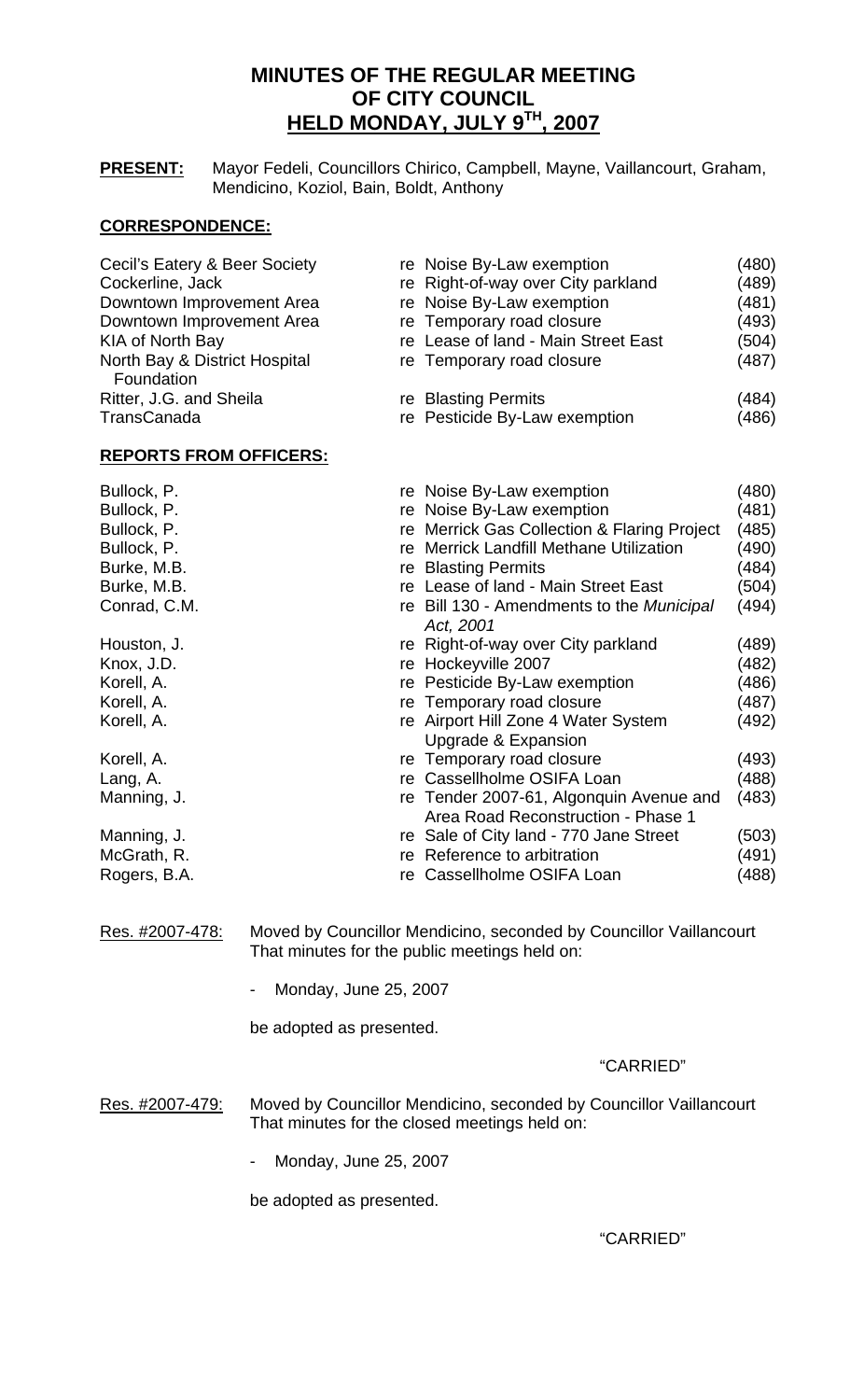Res. #2007-480: Moved by Councillor Koziol, seconded by Councillor Mendicino

 That 1) Cecil's Eatery & Beer Society, 300 Wyld Street, be granted an exemption from North Bay Noise By-Law 142-76, pursuant to Section 5, as requested by John Lechlitner, for the following dates and times:

| Date                     |
|--------------------------|
| Friday, August 3, 2007   |
| Saturday, August 4, 2007 |
| Sunday, August 5, 2007   |

**Time of Exemption Requested** 9 pm until 2 am the next day 9 pm until 2 am the next day 9 pm until midnight

- 2) the exemption is conditional of monitoring and recording of sound levels in compliance with the by-law;
- 3) a copy of the monitoring information be forwarded to the City within 10 days of the event; and
- 4) a copy of Report EEW 2007-17 be forwarded to the North Bay Police for information.

# "CARRIED"

Res. #2007-481: Moved by Councillor Koziol, seconded by Councillor Mendicino

 That 1) the DIA be granted exemptions from North Bay Noise By-Law 142-76, pursuant to Section 5, as requested by Jeff Serran, for the following dates and time:

Friday, August 3, 2007 10 am until 11:59:59 pm<br>Saturday, August 4, 2007 10 am until 11:59:59 pm Saturday, August 4, 2007 Sunday, August 5, 2007 10 am until 11:59:59 pm

# **Date Date Time of Exemption Requested**

Applicable at the following locations:

Site 1 Stage set up at a City Parkette bounded by Main, Oak & Fraser

- Site 2 Stage set up at the corner of Main Street and Ferguson Street Site 3 Stage set up at the corner of Main Street and Wyld Street
- 
- 2) the exemptions are conditional of monitoring and recording of sound levels in compliance with the by-law;
- 3) a copy of the monitoring information be forwarded to the City within 10 days of the event; and
- 4) a copy of Report EEW 2007-18 be forwarded to the North Bay Police for information.

# "CARRIED"

Res. #2007-482: Moved by Councillor Anthony, seconded by Councillor Boldt

- That 1) Council acknowledge that the September 17, 2007 NHL Hockey Game is a Community Event and that the North Bay's Hockeyville Committee is acting as Municipal Volunteers for the purpose of Municipal Insurance Coverage in putting on the game at Memorial Gardens; and
	- 2) the balance of the request be referred to the Event Hosting Fund.

# "CARRIED"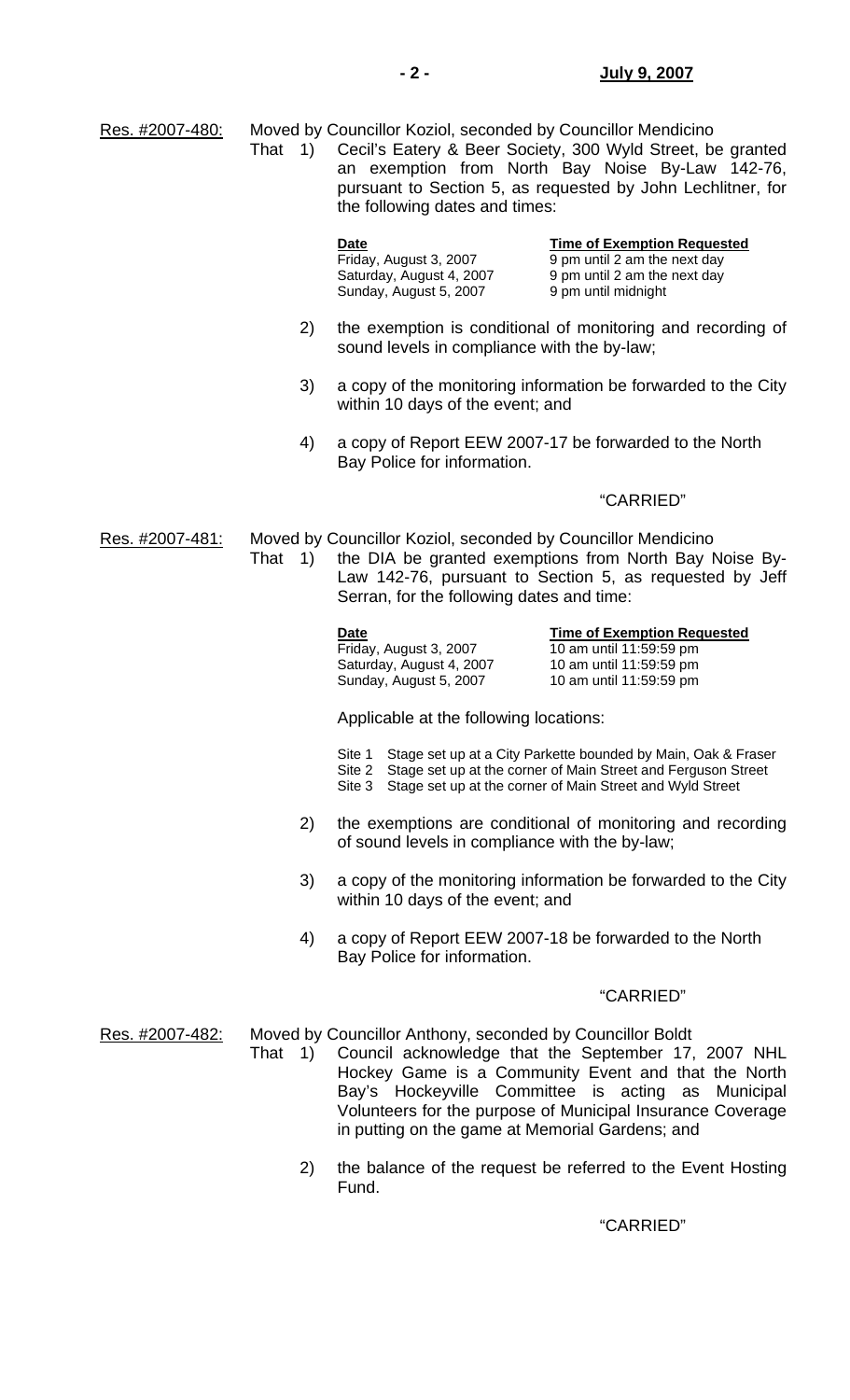Res. #2007-483: Moved by Councillor Koziol, seconded by Councillor Mendicino

- That 1) North Bay City Council approve the award of a contract to Gap Construction Co. Ltd. in the amount of \$3,996,958.01 (GST included), for the Algonquin Avenue and Area Road Reconstruction - Phase 1 - Algonquin Avenue and Front Street; and
	- 2) the City Clerk be authorized to present Capital Expenditure By-Laws for the Algonquin Avenue and Area Road Reconstruction totaling \$4,600,000.00.

# "CARRIED"

Res. #2007-484: Moved by Councillor Anthony, seconded by Councillor Boldt That Council amend Building Permit By-Law No. 2007-07 to require a Pre-Blast Survey to be carried out whenever a Blasting Permit is to be issued within the Urban Area and to increase the required insurance coverage to \$2,000,000.00.

# "CARRIED"

Res. #2007-485: Moved by Councillor Koziol, seconded by Councillor Mendicino That the report from P. Bullock dated July 3, 2007 re Merrick Gas Collection and Flaring Project be referred to the Engineering & Works Committee.

## "CARRIED"

- Res. #2007-486: Moved by Councillor Koziol, seconded by Councillor Mendicino
	- That 1) Pesticide By-Law No. 2005-03 be amended to include an exemption to permit the application of a pesticide product to ensure the safety of the public, or employees of a company or to reduce the potential for fire risks at critical infrastructure; and
		- 2) Schedule "A" to Pesticide By-Law No. 2005-03 be amended as follows:
			- a) to include the following in the Action/Threshold Section of Class C sites:

 "or the presence of vegetation in confined areas that need to be maintained clear of vegetation for safety reasons"; and

 b) Limitations column in Class C Sites be amended to read:

 "Pesticide may be used as a spot spray on infested area only and only in the interest of public or worker safety".

#### "CARRIED"

Res. #2007-487: Moved by Councillor Koziol, seconded by Councillor Mendicino That Council approve the request from the North Bay & District Hospital Foundation for temporary road closure of Colgan Avenue (from Memorial Drive to Queen Street); Queen Street (from Colgan Avenue to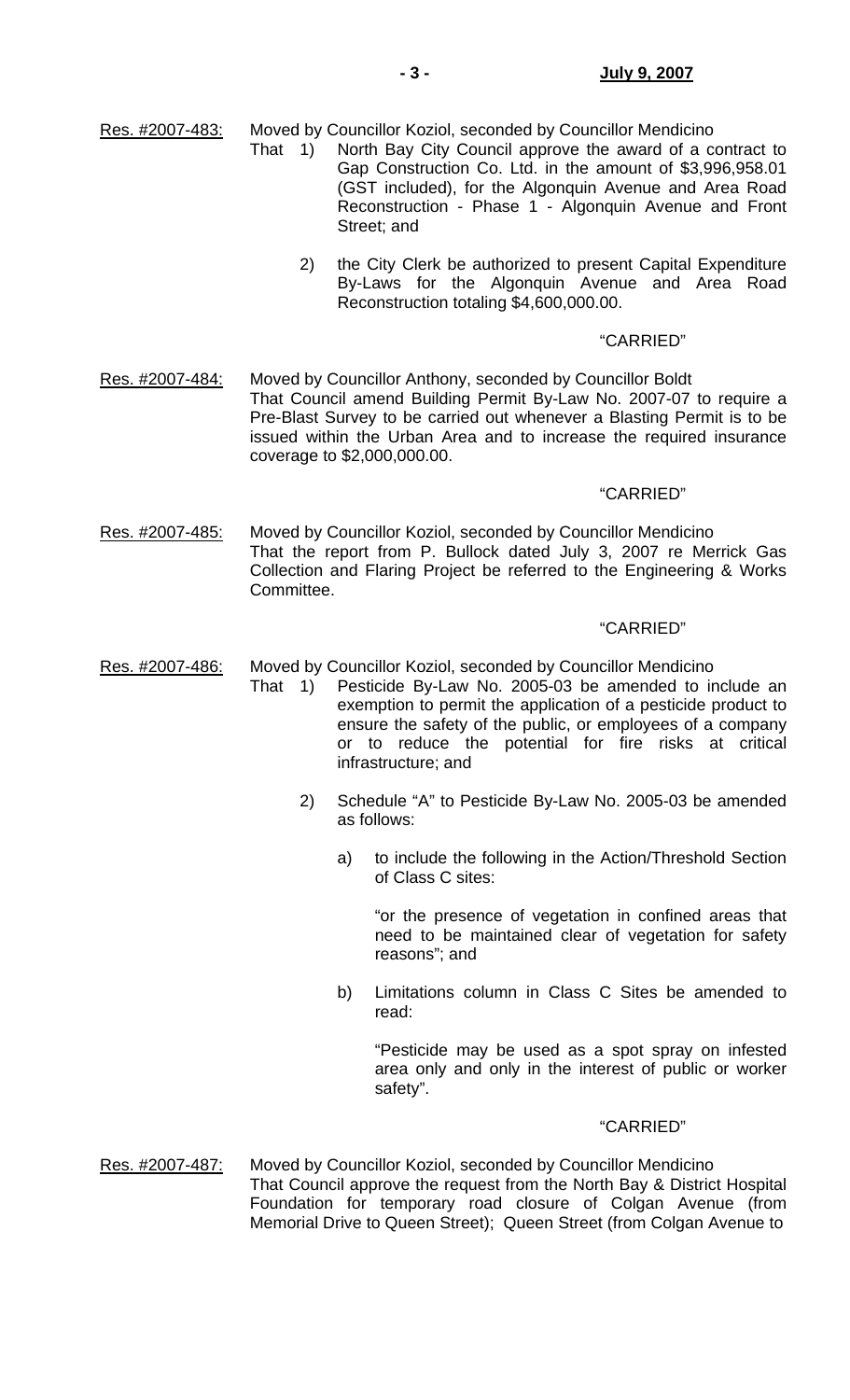James Street); James Street (from Queen Street to Memorial Drive); Memorial Drive (from the CPR crossing to Colgan Avenue), on October 14, 2007 from 8:30 a.m. until 11:30 a.m.

# "CARRIED"

Res. #2007-488: Moved by Councillor Chirico, seconded by Councillor Campbell

- That 1) the Chief Financial Officer be authorized to apply to Infrastructure Ontario for a \$1,000,000.00 long-term loan under the OSIFA Loan Program for Cassellholme capital purposes on behalf of the area municipalities; and
	- 2) the Cassellholme Board of Management be asked to pursue alternatives to the funding of their capital requirements by a municipal levy.

## "CARRIED"

Res. #2007-489: Moved by Councillor Anthony, seconded by Councillor Boldt That the letter from Jack Cockerline dated March 12, 2007 and report from J. Houston dated July 3, 2007 relating to a right-of-way over City owned parkland be referred to the Community Services Committee.

# "CARRIED"

Res. #2007-490: Moved by Councillor Koziol, seconded by Councillor Mendicino That Report to Council No. EEW 2007-19 from Peter Bullock dated July 3, 2007 re Merrick Landfill Methane Utilization - Update and Next Steps be received and referred to the Engineering & Works Committee.

#### "CARRIED"

Res. #2007-491: Moved by Councillor Chirico, seconded by Councillor Campbell That Robert Young be appointed to represent the City as a nominee at rights arbitration in the matters of Grievance Nos. 07-08 and 06-63.

#### "CARRIED"

Res. #2007-492: Moved by Councillor Koziol, seconded by Councillor Mendicino That a Capital Expenditure By-Law be prepared for the consideration of City Council to authorize the Airport Hill Zone 4 Water System Upgrade & Expansion of the Engineering, Environmental Services & Works Division, being 2007 Capital Budget Project Line No. 1, at a net debenture cost of \$2,100,000.00.

#### "CARRIED"

Res. #2007-493: Moved by Councillor Koziol, seconded by Councillor Mendicino That Council approve a temporary road closure for the Downtown Improvement Area as follows:

> Fraser Street (from McIntyre Street to Oak Street), on Friday, August 3, 2007 to Sunday, August 5, 2007 from 7:00 a.m. to 11:59 p.m. each day.

#### "CARRIED"

Res. #2007-494: Moved by Councillor Chirico, seconded by Councillor Campbell That 1) Report No. CORP 2007-110 be received;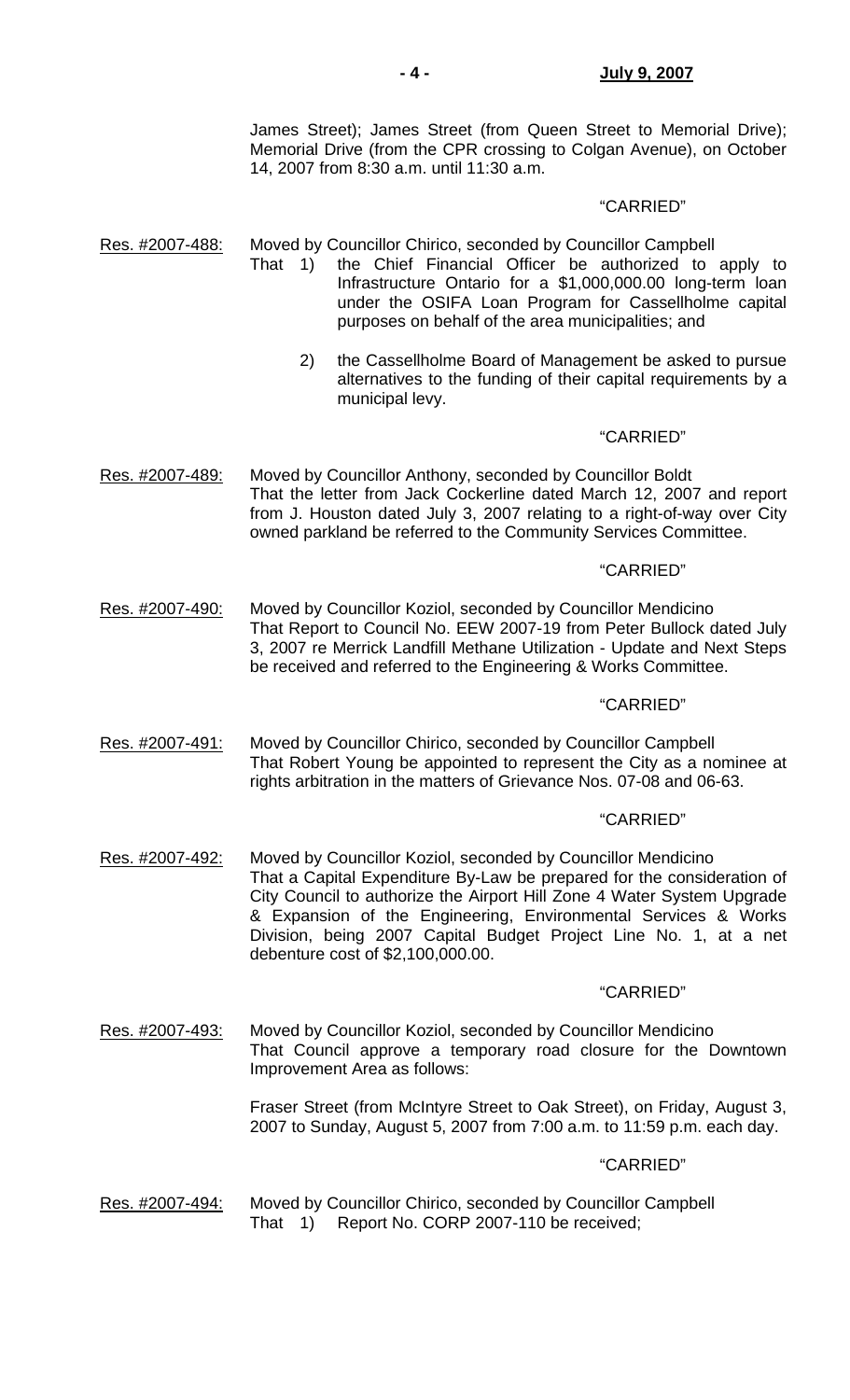- 2) staff be directed to bring forward recommendations for amendments to the City's Procedural By-Law and Notice By-Law to comply with Bill 130;
- 3) staff be directed to bring forward recommendations regarding the appointment of a Municipal Investigator to comply with Bill 130;
- 4) at this time, Council decline to appoint an Integrity Commissioner, a Municipal Ombudsman or a Municipal Auditor General or to establish a Lobbyist Registry; and
- 5) a copy of Report No. CORP 2007-110 be forwarded to the City's Agencies, Boards and Committees for their review.

#### "CARRIED"

Res. #2007-495: Moved by Councillor Chirico, seconded by Councillor Campbell That the following by-laws be read a first and second time:

> By-Law No. 2007-158 to authorize the Highway Entrance Signs Program.

> By-Law No. 2007-159 to authorize the Fire Department's Vehicle & Equipment Replacement Program.

> By-Law No. 2007-160 to authorize the City's share of the New Development Cost Projects.

> By-Law No. 2007-161 to authorize the Memorial Gardens Improvement Program.

> By-Law No. 2007-162 to authorize the sale of lands to Cecile and John Plummer (between Nancy Drive and Cartier Street).

> By-Law No. 2007-163 to authorize the sale of lands to Bryan Busch (between Nancy Drive and Cartier Street).

#### "CARRIED"

Res. #2007-496: Moved by Councillor Chirico, seconded by Councillor Campbell That the following by-laws be read a third time and passed:

> By-Law No. 2007-158 to authorize the Highway Entrance Signs Program.

> By-Law No. 2007-159 to authorize the Fire Department's Vehicle & Equipment Replacement Program.

> By-Law No. 2007-160 to authorize the City's share of the New Development Cost Projects.

> By-Law No. 2007-161 to authorize the Memorial Gardens Improvement Program.

> By-Law No. 2007-162 to authorize the sale of lands to Cecile and John Plummer (between Nancy Drive and Cartier Street).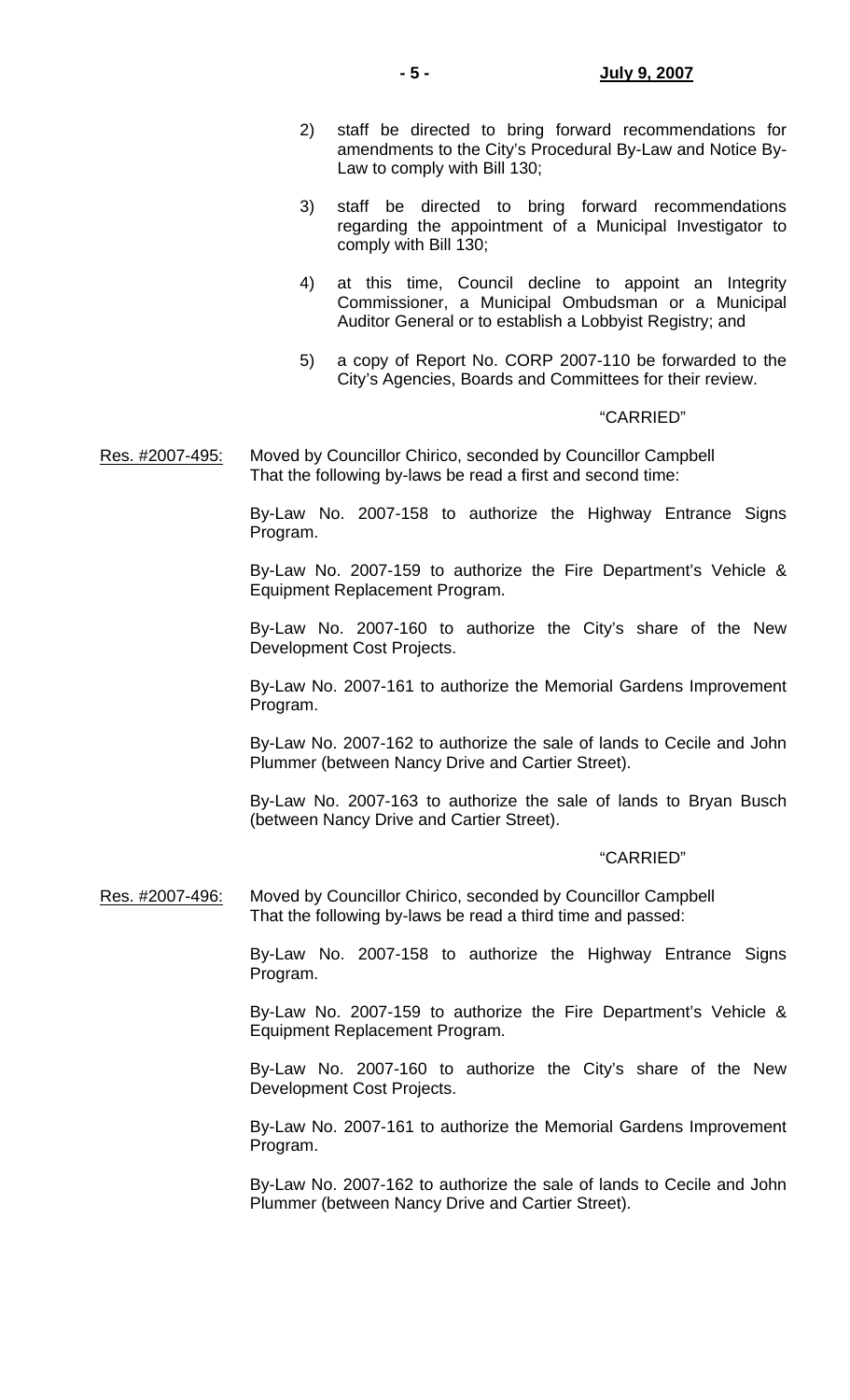By-Law No. 2007-163 to authorize the sale of lands to Bryan Busch (between Nancy Drive and Cartier Street).

## "CARRIED"

Res. #2007-497: Moved by Councillor Chirico, seconded by Councillor Campbell That the following by-law be read a third time and passed:

> By-Law No. 2007-131 to stop up, close and convey a portion of the laneway located in a block bounded by Hutcheson Avenue, O'Brien Street, Lansdowne Avenue and McLeod Street.

# "CARRIED"

Res. #2007-498: Moved by Councillor Anthony, seconded by Councillor Boldt That the following by-law be read a third time and passed:

> By-Law No. 2007-73 to rezone certain lands on John Street (Karen McCluskey and Brent Wood - 593 John Street).

## "CARRIED"

Res. #2007-499: Moved by Councillor Koziol, seconded by Councillor Mendicino That the following by-laws be read a first and second time:

> By-Law No. 2007-164 to execute an Agreement with Wamco Waterworks Northern relating to the supply of waterworks, manhole & sewer supplies.

> By-Law No. 2007-165 to execute an Agreement with Stantec Consulting Ltd. relating to the implementation of Infrastructure Asset Management.

#### "CARRIED"

Res. #2007-500: Moved by Councillor Koziol, seconded by Councillor Mendicino That the following by-laws be read a third time and passed:

> By-Law No. 2007-164 to execute an Agreement with Wamco Waterworks Northern relating to the supply of waterworks, manhole & sewer supplies.

> By-Law No. 2007-165 to execute an Agreement with Stantec Consulting Ltd. relating to the implementation of Infrastructure Asset Management.

#### "CARRIED"

Res. #2007-501: Moved by Councillor Chirico, seconded by Councillor Campbell That Council adjourn in-camera at 7:34 p.m. to discuss proposed or pending acquisition or disposal of land by the municipality or local board and litigation or potential litigation, including matters before administrative tribunals, affecting the municipality or local board.

#### "CARRIED"

Res. #2007-502: Moved by Councillor Chirico, seconded by Councillor Campbell That Council reconvene at 8:04 p.m.

# "CARRIED"